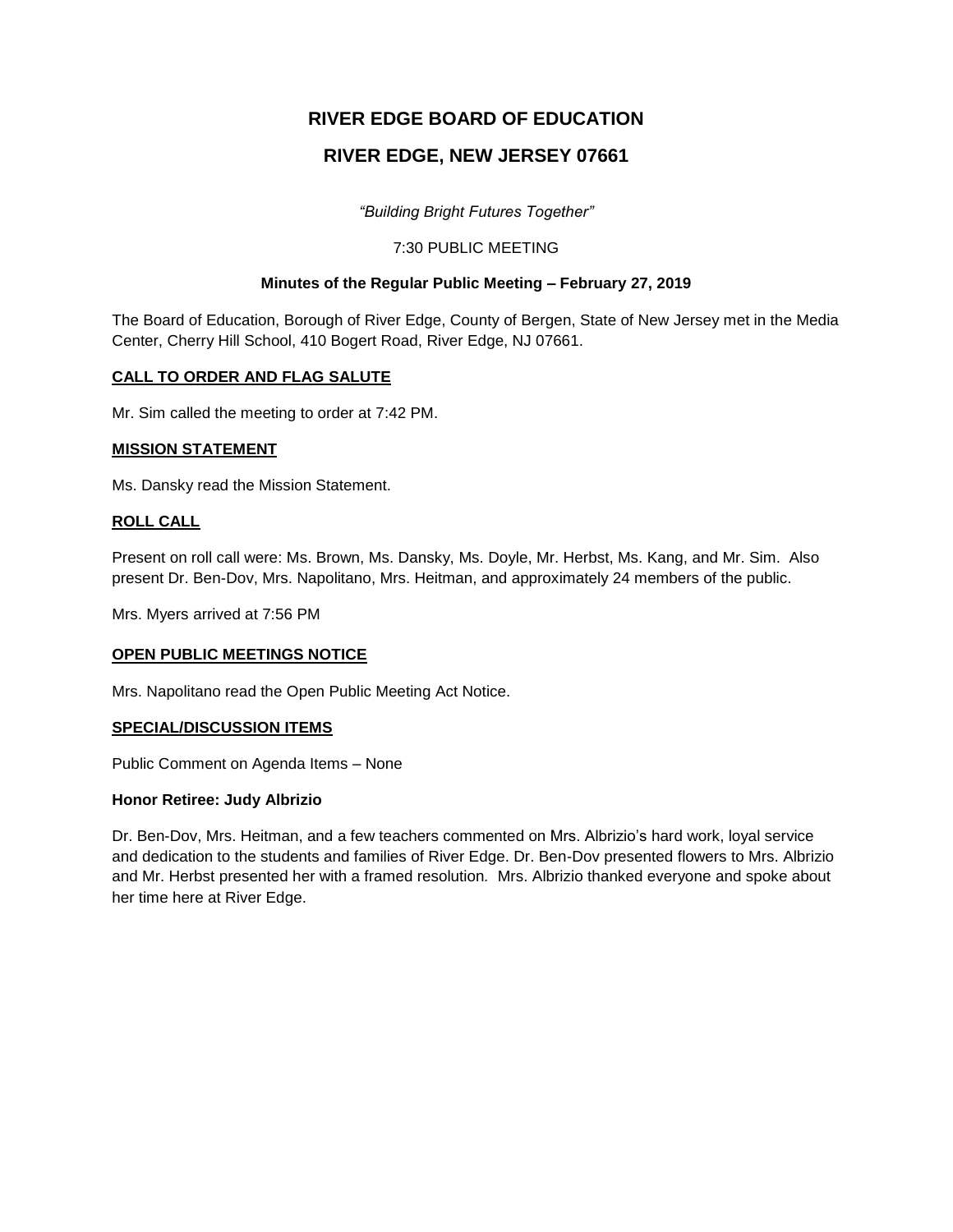#### **RESOLUTION TO RECOGNIZE OUR HONOREE**

#### **Honor Retiree Judy Albrizio**

Motion by Ms. Dansky Seconded by Mr. Sim

Ayes: Ms. Brown, Ms. Dansky, Ms. Doyle, Ms. Kang, Mrs. Myers, Mr. Sim, Mr. Herbst Nays: None

*WHEREAS, Judy Albrizio has announced that she is retiring from Cherry Hill School after many years of dedicated service to the River Edge Public Schools; and*

*WHEREAS, she has demonstrated a nurturing and caring attitude towards all of the students, families and colleagues who passed through the doors of Cherry Hill School and New Bridge Center making them feel respected and loved; and*

*WHEREAS, Mrs. Albrizio has worked with, thousands of students, Board of Education staff, administrators, teachers and families to make them feel welcome as part of the Cherry Hill community; and*

*WHEREAS, she has shared her passion for the students academically and emotionally through Banana Splits, Home Instruction and Reading Edge, and* 

*WHEREAS, As a paraprofessional Judy Albrizio spent countless hours engaging with students in their daily studies and routines, using ABA skills and* 

 *WHEREAS, she has served as a summer enrichment instructor sharing her expertise of knitting and cartooning for the River Edge children, and* 

 *WHEREAS, she served as the summer secretary for the Child Study Team and worked wonders organizing files and is famous for the "Book of Lists" and*

*WHEREAS serving as the District Data Coordinator, she worked with technology, tracking residency, her mastery with the PARCC Assessment , proficiency with Genesis , perfection of online subscriptions, and brought problem solving, creativity, and decor to the main office; and*

*WHEREAS, after her 27 plus years of faithful service to the River Edge Schools, she wishes to pursue her retirement; now therefore,*

*BE IT RESOLVED, that the Board of Education of the Borough of River Edge on this twenty seventh Day of February, Two Thousand Nineteen spread upon its Minutes this Resolution of Appreciation for her valued service; and*

*BE IT FURTHER RESOLVED, that the River Edge community offers its best wishes to Mrs. Judy Albrizio for many happy, healthy and productive years ahead and its gratitude for her years of service to the school.* 

#### **Review 2017-2018 Comprehensive Annual Financial Report (CAFR) Gary Higgins, Lerch, Vinci & Higgins, LLP**

Gary Higgins of Lerch, Vinci and Higgins presented the district's audit report to the Board Members. There were two recommendations one in Financial Planning, Accounting, & Reporting and one in Facilities & Capital Assets, they were not repeat findings. He commended the Board office for their great record keeping and thanked the board for allowing his company to process the audit. He answered all questions that were asked by the board members.

#### **2019-2020 Initial Budget Presentation – Dr. Tova Ben-Dov and Louise Napolitano**

Dr. Ben-Dov started the discussion with the principles for a good budget. She reviewed the way they construct a budget. They reviewed the proposed 2019-2020 budget. It is still a work in progress. They presented the Revenue and Expenses and gave a review of the current year budget and proposed budget. All questions were answered that were asked by the board members. The state aid numbers will be released on Thursday, March  $7<sup>th</sup>$  and we will have a true dollar number to finalize the budget. We have built the budget with additional teachers due to increased enrollment, enhanced curriculum and needs of students. This budget also provides for much required maintenance for our buildings and enhanced curriculum to meet updated state requirements.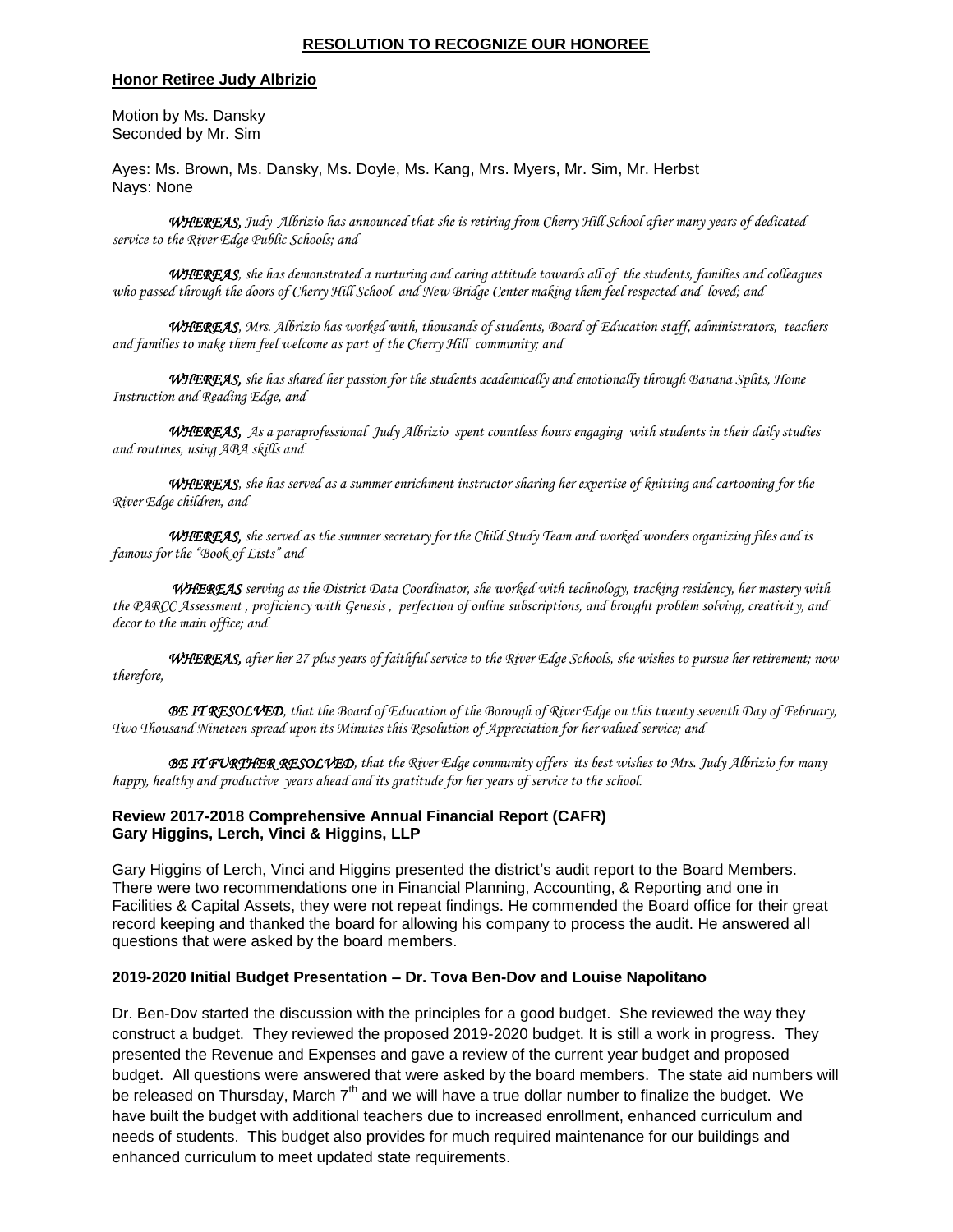#### **REPORTS**

#### **SUPERINTENDENT**

Dr. Ben-Dov reported on the following:

- Dr. Ben-Dov, Mrs. Napolitano, Mrs. Heitman, and Mr. Stevens met with Joe DiCara on February  $22^{nd}$  to discuss the space challenges at Cherry Hill School for the 2019-2020 school year. They explored both short-term and long-term solutions. Mr. DiCara will have some options for us and come to a board meeting to discuss them. Mrs. Napolitano asked him if he can give us an evaluation of our current buildings as well and he is planning to do so and advise us about prioritized improvements.
- There will be a half day Professional Development Day for the district on March  $5<sup>th</sup>$ . We will have a presenter on LGBTQ for our staff. Dr. Ben-Dov and Ms. Moran also asked the teachers what they would like to work on with their grade level on a professional development day. She is planning this approach for March  $5<sup>th</sup>$  and an expansion of this approach in the future so that teachers can take greater ownership of their own Professional Development.
- There was a potential HIB Incident to report. It involved two Roosevelt sixth graders having a verbal exchange. It was investigated and found not to be HIB related. Consequences were given in accordance with the River Edge Code of Conduct and there will be a resolution on the next agenda to affirm this decision.
- There was a parent workshop on February 11<sup>th</sup>. It was a reading workshop for grades 3-6 focusing on the Interdisciplinary Connections in our curriculum. Dr. Ben-Dov stated teachers did a great job presenting that evening. There was a Family Poetry Night presented by our Author-in-Residence, Janet Wong on February 21<sup>st</sup>. It was very well attended and there was a nice article in the Bergen Record regarding that night. Both schools will have their Family Math Night Carnivals hosted by Ms. Hafers and the CREATE students. Roosevelt School will hold the Math Carnival on March 5<sup>th</sup> and Cherry Hill will hold the Math Carnival on March 7th.
- We completed a cycle of Instructional Rounds today at Roosevelt School and it was very successful. The lessons presented and viewed by peers were fantastic and Dr. Ben-Dov is hoping for more people to want to host in the classrooms.

# **PRINCIPAL**

Mrs. Heitman reported on the following:

- We are in our third cycle of Post Dismissal Instructional Academy for ELA and Mrs. Heitman had about 10 parents at her meeting to explain the program
- The PTO and the Sixth Grade Committee had some fundraisers for Valentine's Day
- Cherry Hill School had a very successful International Day on February 15<sup>th</sup>. All students had fun dancing, crafting, and playing games. The five countries that were celebrated were: Italy, Kosovo, Philippines, Spain, and Turkey.
- Janet Wong, Our Author in Residence, had a workshop for parents on the evening of February 21<sup>st</sup> called "Honoring Families with Poetry."
- Access testing for ESL began on Monday

# **BOARD SECRETARY**

There was no further report from Mrs. Napolitano at this time besides the budget information that was discussed earlier.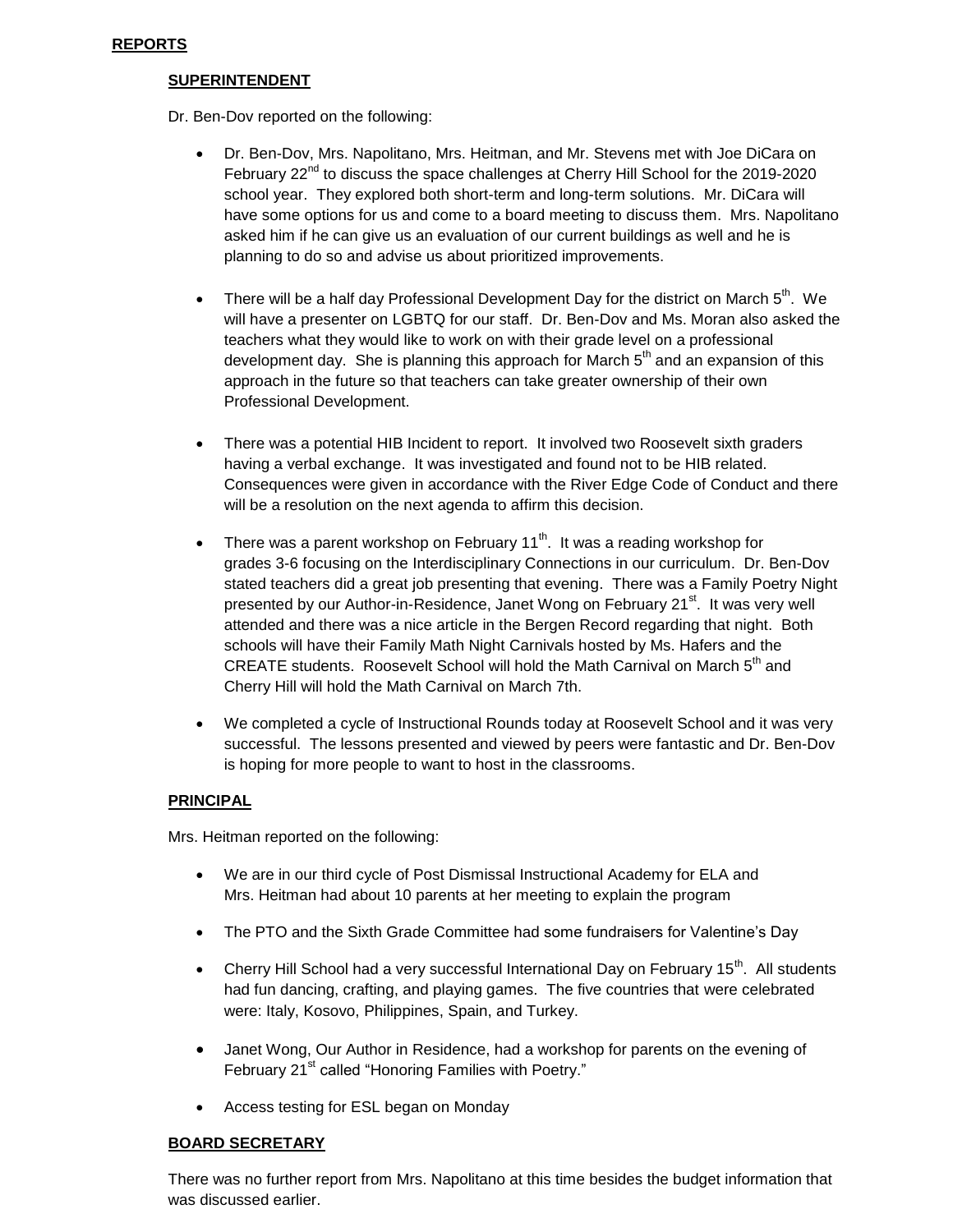#### **PRESIDENT**

- Mr. Herbst sent a letter to the Mayor and Council trying to establish our committee structure. He heard from Mr. Chinigo and they set up their first meeting on Thursday, March 14<sup>th</sup> at 7:00 PM. Mr. Herbst, Ms. Dansky, Dr. Ben-Dov, Mrs. Napolitano, and Mr. Stevens will attend this meeting.
- Mr. Herbst spoke to the Board Members about having another Board Retreat. He stated it will be in May or June.

# **COMMITTEES**

- Mr. Sim spoke about the Personnel and Management meeting that took place before the board meeting tonight. They discussed the budget for next year and the various positions they need to hire for.
- Ms. Dansky spoke about the Finance/Facilities meeting that took place on Tuesday, February 26th. They spoke about the 2019-2020 budget and said they will focus on facilities at the next committee meeting.
- Ms. Dansky stated the Policy Committee met and discussed the 9 thousand series of policies. They are on the agenda for approval and the policies are all bi-laws.
- Ms. Brown attended the Curriculum/Instruction meeting that met last week. They spoke about the great additions to our curriculum, Instructional Rounds, social and emotional programs, Professional Development, Girls Who Code, and the New Jersey Tiered System of Support.

# **MOTIONS TO BE ACTED UPON**

#### **A**. **ADMINISTRATION/POLICY**

**1**. That the Board of Education approve the Minutes of February 6, 2019.

Motion by Ms. Brown Seconded by Ms. Doyle

Ayes: Ms. Brown, Ms. Dansky, Ms. Doyle, Ms. Kang, Mr. Sim, Mr. Herbst Nays: None, Abstained: Mrs. Myers

- **2**. That the Board of Education approve the staff development and travel as per the schedule for February 2019 including relevant mileage reimbursement. (Addendum)
- **3**. That the Board of Education approve the First Reading of the following policies:

|         | Title                                 |
|---------|---------------------------------------|
| Policy# |                                       |
|         |                                       |
| 7110    | Long-range Facilities Planning        |
| 7115    | Developing Educational Specifications |
| 9000    | Role of the Board                     |
| 9010    | Role of the Member                    |
| 9020    | <b>Public Statements</b>              |
| 9110    | Number of Members and Terms of Office |
| 9111    | Qualifications                        |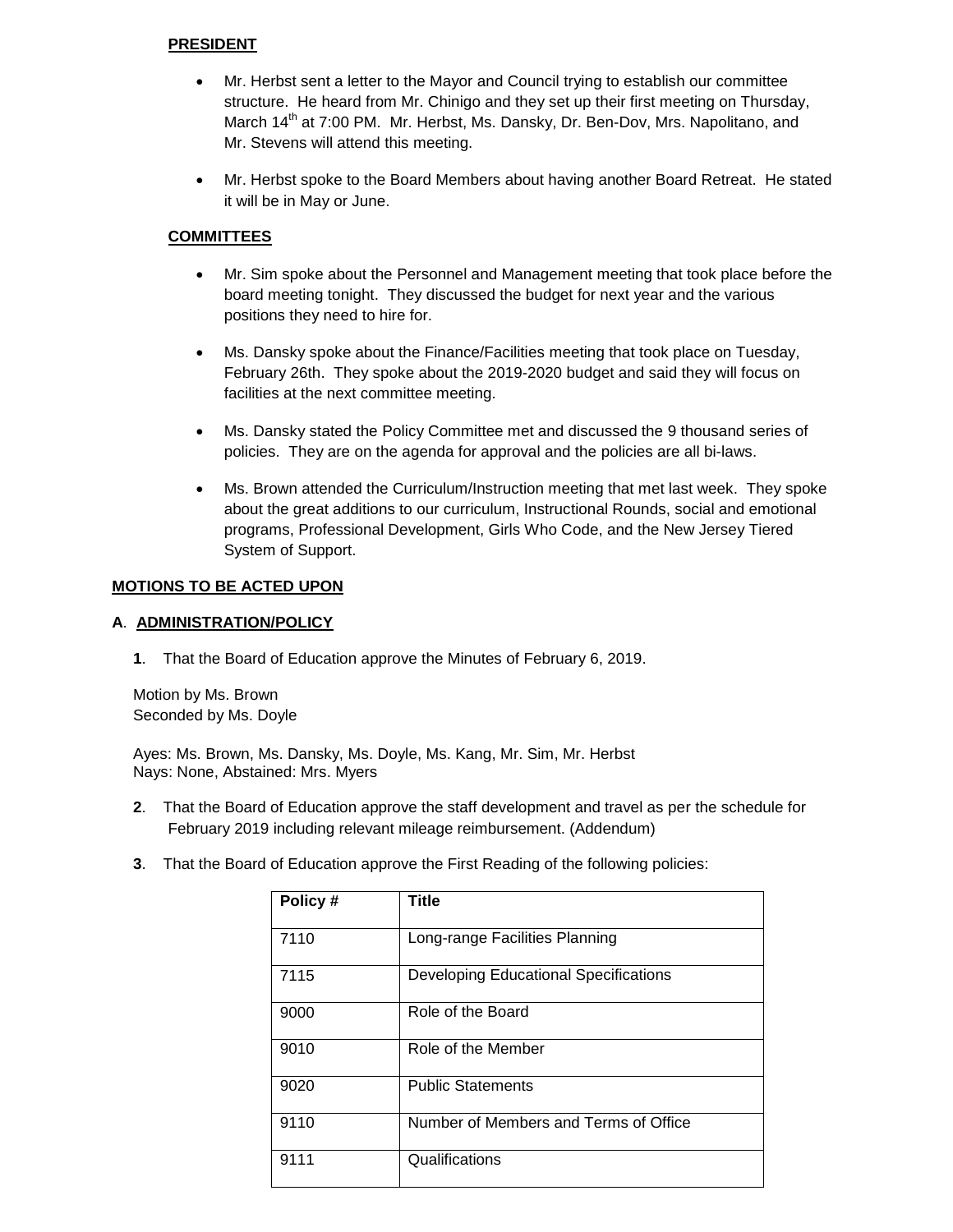| 9113      | <b>Filling Vacancies</b>                                                 |  |
|-----------|--------------------------------------------------------------------------|--|
| 9114      | Resignation/Removal from Office                                          |  |
| 9121      | <b>Election and Duties of President</b>                                  |  |
| 9122      | Election and Duties of Vice President                                    |  |
| 9124      | Appointment of Business Administrator/Board<br>Secretary                 |  |
| 9125      | Appointment of Treasurer of School Moneys                                |  |
| 9126      | Appointment of Attorney                                                  |  |
| 9127      | Appointment of Auditor                                                   |  |
| 9130      | Committees                                                               |  |
| 9200      | Orientation and Training of Board Members                                |  |
| 9250      | <b>Expenses and Reimbursement</b>                                        |  |
| 9270      | <b>Conflict of Interest</b>                                              |  |
| 9271      | Code of Ethics                                                           |  |
| 9272      | Pay to Play                                                              |  |
| 9311      | Formulation, Adoption, Amendment of Policies                             |  |
| 9312      | Formulation, Adoption, Amendment of Bylaws                               |  |
| 9313      | Formulation, Adoption, Amendment of<br><b>Administrative Regulations</b> |  |
| 9314      | Suspension of Policies, Bylaws and Regulations                           |  |
| 9321      | Time, Place, Notification of Meetings                                    |  |
| 9322      | <b>Public and Executive Sessions</b>                                     |  |
| 9322.1    | <b>Organization Meeting</b>                                              |  |
| 9323/9324 | Agenda Preparation/Advance Delivery of Meeting<br>Material               |  |
| 9325.4    | Voting Method                                                            |  |
| 9326      | <b>Minutes</b>                                                           |  |
| 9340      | Membership in Associations                                               |  |
| 9400      | <b>Board Self-evaluation</b>                                             |  |
| 5113      | Attendance, Absences, and Excuses                                        |  |
| 5113R     | Attendance, Absences, and Excuses                                        |  |

Motion by Ms. Doyle Seconded by Mrs. Myers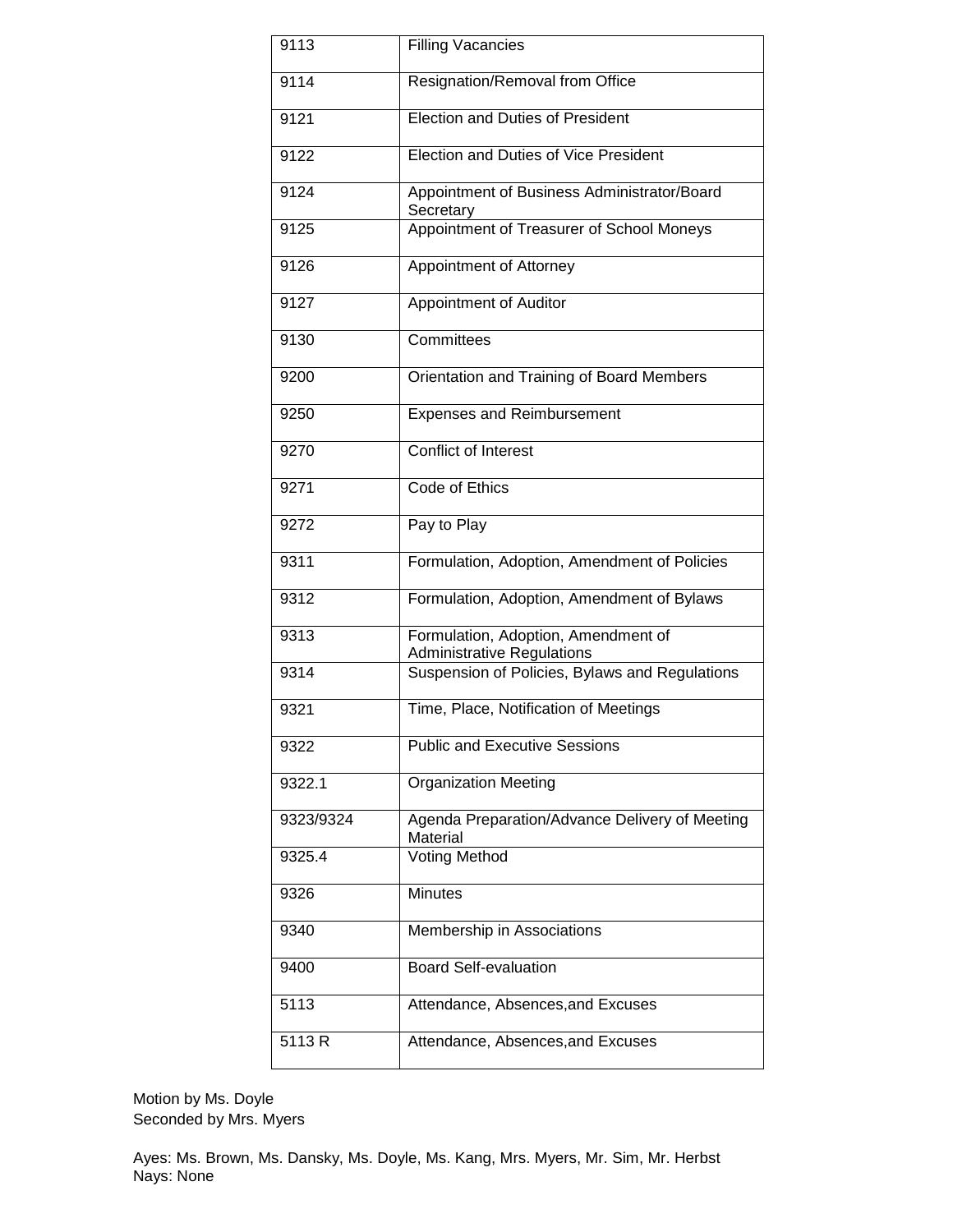#### **B. CURRICULUM/EDUCATION** – None

# **C. BUILDING & GROUNDS** - None

#### **D. FINANCE/GRANTS/GIFTS**

- **1**. That the Board of Education approve the bills & claims dated February 2019 totaling \$1,500,014.50 including checks #41902 through #41997 claims dated February , 2019 totaling Payrolls dated January 15, 2019 and January 31, 2019 totaling \$1,181,076.48 issued therefore, a copy of such warrants list be attached as part of these minutes. (Addendum)
- **2**. That the Board of Education establish April 24, 2019 as the date for the official Public Hearing of the 2019-2020 School Year Budget.
- **3**. That the Board of Education approve the 2017-2018 Comprehensive Annual Financial Report (CAFR) and the Corrective Action Plan.

Motion by Mrs. Myers Seconded by Ms. Kang

Ayes: Ms. Brown, Ms. Dansky, Ms. Doyle, Ms. Kang, Mrs. Myers, Mr. Sim, Mr. Herbst Nays: None

# **E. PERSONNEL**

- **1**. That the Board of Education, with the recommendation of the Superintendent approve a Maternity/Disability leave of absence for Stacy Socha to commence on or about June 10, 2019 through June 30, 2019, followed by a Federal/State Family leave of absence to commence on or about September 1, 2019 through November 22, 2019 and to continue with a Child Care leave of absence through May 15, 2020.
- **2**. That the Board of Education accept, with regret, the resignation of Alexandra Gleason, ABA Aide, effective March 11, 2019.
- **3**. That the Board of Education with the recommendation of the Superintendent approve the following for student Field Experience to consist of 20 hours of literacy exposure to commence on or about February 28, 2019 through May 3, 2019.

Victoria Creagh Danielle Ross

**4**. That the Board of Education, with the recommendation of the Superintendent approve the following as a Substitute Teacher for the 2018-2019 School Year.

> Victoria Creagh Danielle Ross

- **5**. That the Board of Education, with the recommendation of the Superintendent, approve Chelsea Wallschleger, Full-Time ABA Aide, Step A, starting, February 28, 2019 through June 30, 2019.
- **6**. That the Board of Education, with the recommendation of the Superintendent, approve Maritza Vega Part-time Health Aide, for the 2018-2019 pending final paperwork.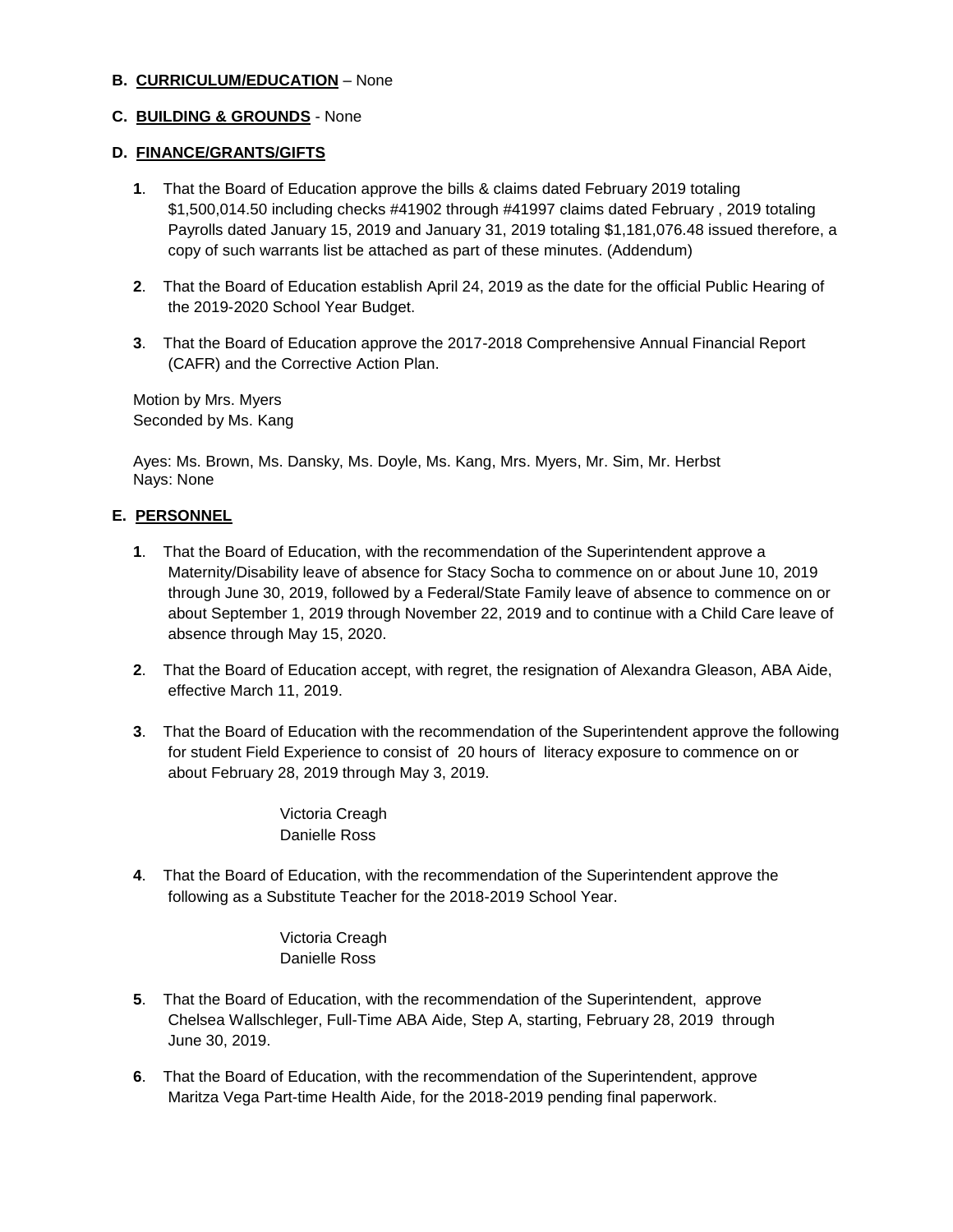- **7**. That the Board of Education, with the recommendation of the Superintendent, approve Gyuchang Sim as the NJSBA Delegate for the Delegate Assembly and Caleb Herbst as the alternate.
- **8**. That the Board of Education, with the recommendation of the Superintendent approve a Maternity/Disability leave of absence for Gina Duprey to commence on or about May 29, 2019 through June 30, 2019, followed by a Federal/State Family leave of absence to commence on or about September 27, 2019 through December 22, 2019.
- **9**. That the Board of Education, with the recommendation of the Superintendent, approve Patricia Higgins Part-time 504 Aide, for the 2018-2019 pending final paperwork.
- **10**. That the Board of Education, with the recommendation of the Superintendent, approve Amanda Sanzari Part-time Aide, starting, February 28, 2019 through June 30, 2019.
- **11**. That the Board of Education, with the recommendation of the Superintendent, approve Patricia Higgins, Lunch Aide, for the 2018-2019 school year.
- **12**. That the Board of Education accept, with regret, the resignation of William Krautheim, Lunch Aide, effective March 8, 2019.
- **13**. That the Board of Education, with the recommendation of the Superintendent, approve Tracy Bommarito, Full-Time ABA Aide, Step D, starting on or about March 27, 2019 through June 30, 2019.

Motion by Ms. Kang Seconded by Ms. Dansky

Ayes: Ms. Brown, Ms. Dansky, Ms. Doyle, Ms. Kang, Mrs. Myers, Mr. Sim, Mr. Herbst Nays: None

# **F. RIVER EDGE SPECIAL EDUCATION** - None

#### **G. REGION V ADMINISTRATION & TRANSPORTATION**

- **1**. That the Board of Education approve the bills & claims dated February 2019 totaling \$1,345,535.13 including checks #71472 through #71633.
- **2**. WHEREAS, the River Edge Board of Education (the "Board") is the lead education agency ("LEA") for the Bergen County Region V Council for Special Education ("Region V"); and

WHEREAS, Region V provides shared services for its member districts such as evaluations, direct services, and consultation; and

WHEREAS, as the LEA, the Board must approve the consultant agreements of the providers that Region V utilizes to deliver shared services to its member districts.

NOW THEREFORE, BE IT RESOLVED, that the Board, upon recommendation of the Superintendent, re-approves the consultant agreements of the following Region V Shared Services Consultants, Psychologists, Learning Disabilities Teacher Consultants, Social Workers, Speech Language Specialists, Occupational and Physical Therapists, and Translators to provide evaluations, direct services, and consultation, to non-public and public schools for member districts upon request for the 2018-2019 school year:

Glassman Psychological Services LLC Psychologist Evaluator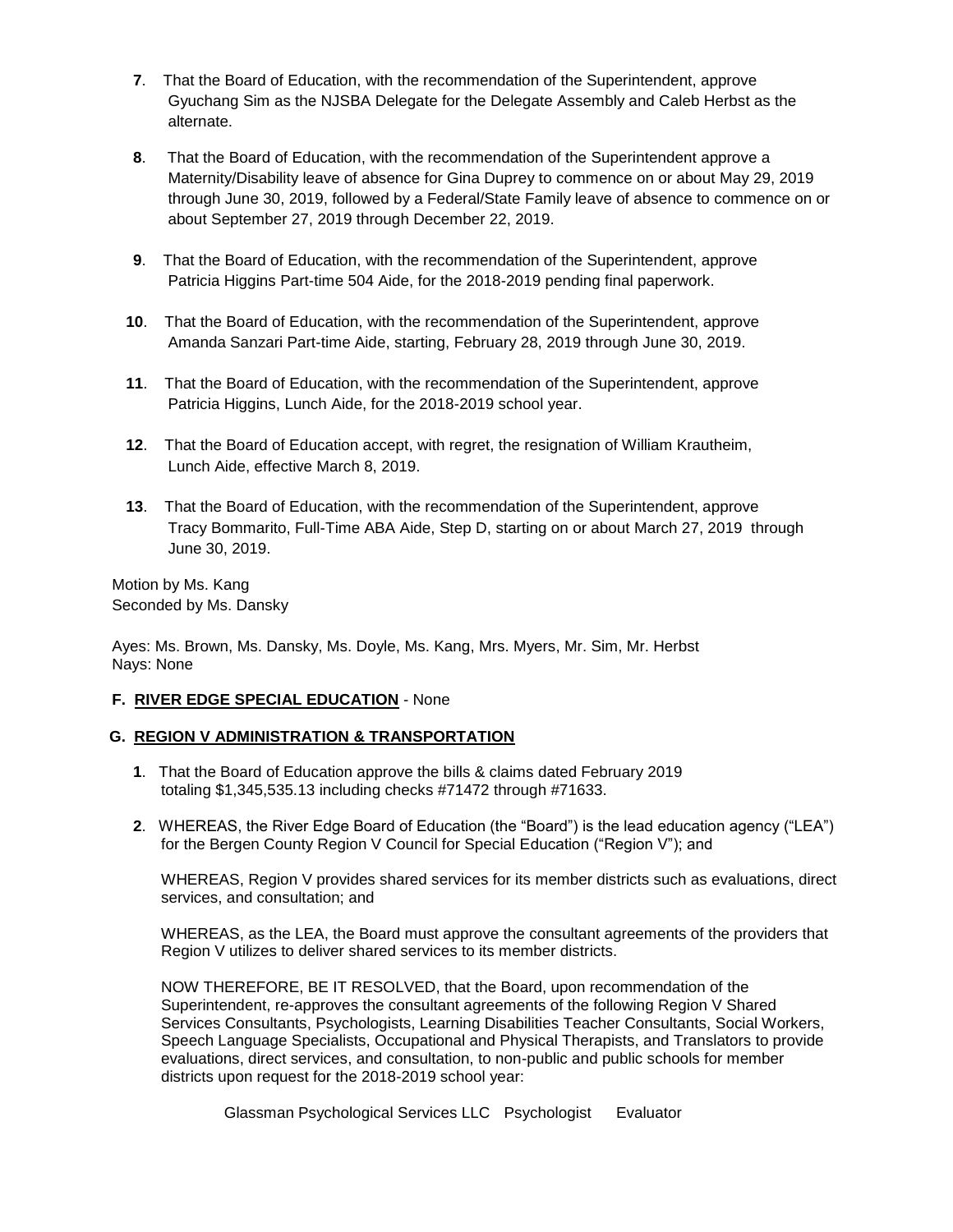. That the Board of Education approve the following Joint Transportation Agreement for the 2018-2019 school year:

| Route # | Transporter | Per Diem |
|---------|-------------|----------|
| Varies  | Region I    | Varies   |

. That the Board of Education approve the following Bid Contracts for the 2018-2019 school year:

| Route # | Transporter             | Per Diem |
|---------|-------------------------|----------|
|         |                         |          |
| 2653    | Prime                   | \$172.00 |
|         |                         |          |
| 2638    | Jacoup's Transportation | \$84.00  |
|         |                         |          |
| 2641    | Rosa Transportation     | \$218.00 |
|         |                         |          |
| 2657    | John Leckie Inc.        | \$276.99 |
|         |                         |          |
| 2658    | John Leckie Inc.        | \$174.99 |
|         |                         |          |
| 2659    | John Leckie Inc.        | \$218.99 |
|         |                         |          |
| 2636    | 8 Transportation        | \$199.00 |
|         |                         |          |
|         |                         |          |

. That the Board of Education approve the following Renewal Contracts for the 2018-2019 school year:

| Route # | Transporter | Per Diem |
|---------|-------------|----------|
| 2552    | Prime       | \$140.08 |
| 2217    | We Care     | \$205.82 |
| 2225    | We Care     | \$143.40 |
| 2226    | We Care     | \$258.69 |
| 2228    | We Care     | \$255.99 |
| 2235    | We Care     | \$267.26 |
| 2403    | We Care     | \$254.79 |
| 2554    | We Care     | \$130.95 |
| 2160    | Pro Trans   | \$269.66 |
| 2161    | Pro Trans   | \$229.09 |
| 2163    | Pro Trans   | \$290.02 |
| 2365    | Pro Trans   | \$203.63 |
| 2315    | Pro Trans   | \$198.54 |
| 2323    | Pro Trans   | \$188.36 |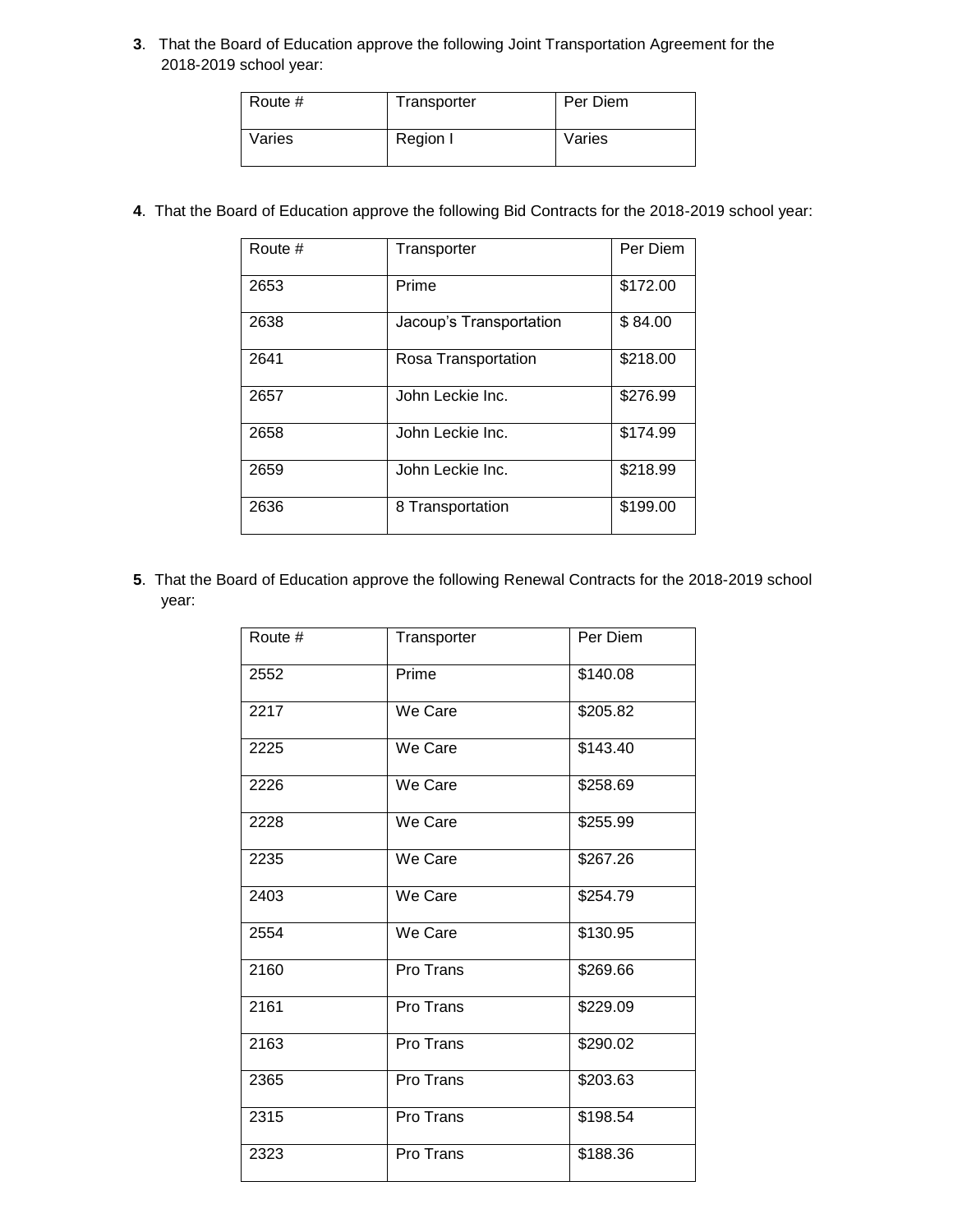| 2325 | Pro Trans                   | \$188.36 |
|------|-----------------------------|----------|
| 2327 | Pro Trans                   | \$178.18 |
| 2328 | Pro Trans                   | \$178.21 |
| 2489 | Pro Trans                   | \$319.76 |
| 1834 | Morgan Ed Services          | \$191.30 |
| 2410 | Morgan Ed Services          | \$222.31 |
| 2474 | Morgan Ed Services          | \$225.35 |
| 2162 | Soliman Transportation      | \$162.90 |
| 2665 | Soliman Transportation      | \$190.00 |
| 2567 | Time-Line<br>Transportation | \$294.38 |

. That the Board of Education approve the following Quote Contracts for the 2018-2019 school year:

| Route # | Transporter                     | Per Diem |
|---------|---------------------------------|----------|
| 2675    | Prime                           | \$202.00 |
| 2713    | <b>R&amp;V</b>                  | \$182.00 |
| 2707    | Soliman                         | \$230.00 |
| 2706    | Soliman                         | \$189.00 |
| 2665    | Soliman                         | \$190.00 |
| 2721    | Soliman                         | \$229.00 |
| 2710    | Soliman                         | \$235.00 |
| 2666    | We Care                         | \$250.00 |
| 2700    | We Care                         | 3314.00  |
| 2693    | We Care                         | \$72.00  |
| 2704    | We Care                         | \$199.00 |
| 2681    | We Care                         | \$238.00 |
| 2683    | <b>Time-Line Transportation</b> | \$294.00 |
| 2663    | Pro Trans                       | \$190.00 |
| 2673    | Pro Trans                       | \$250.00 |
| 2695    | Pro Trans                       | \$380.00 |
| 2664    | Alpha Care                      | \$220.00 |
| 2678    | Valley Transportation           | \$300.00 |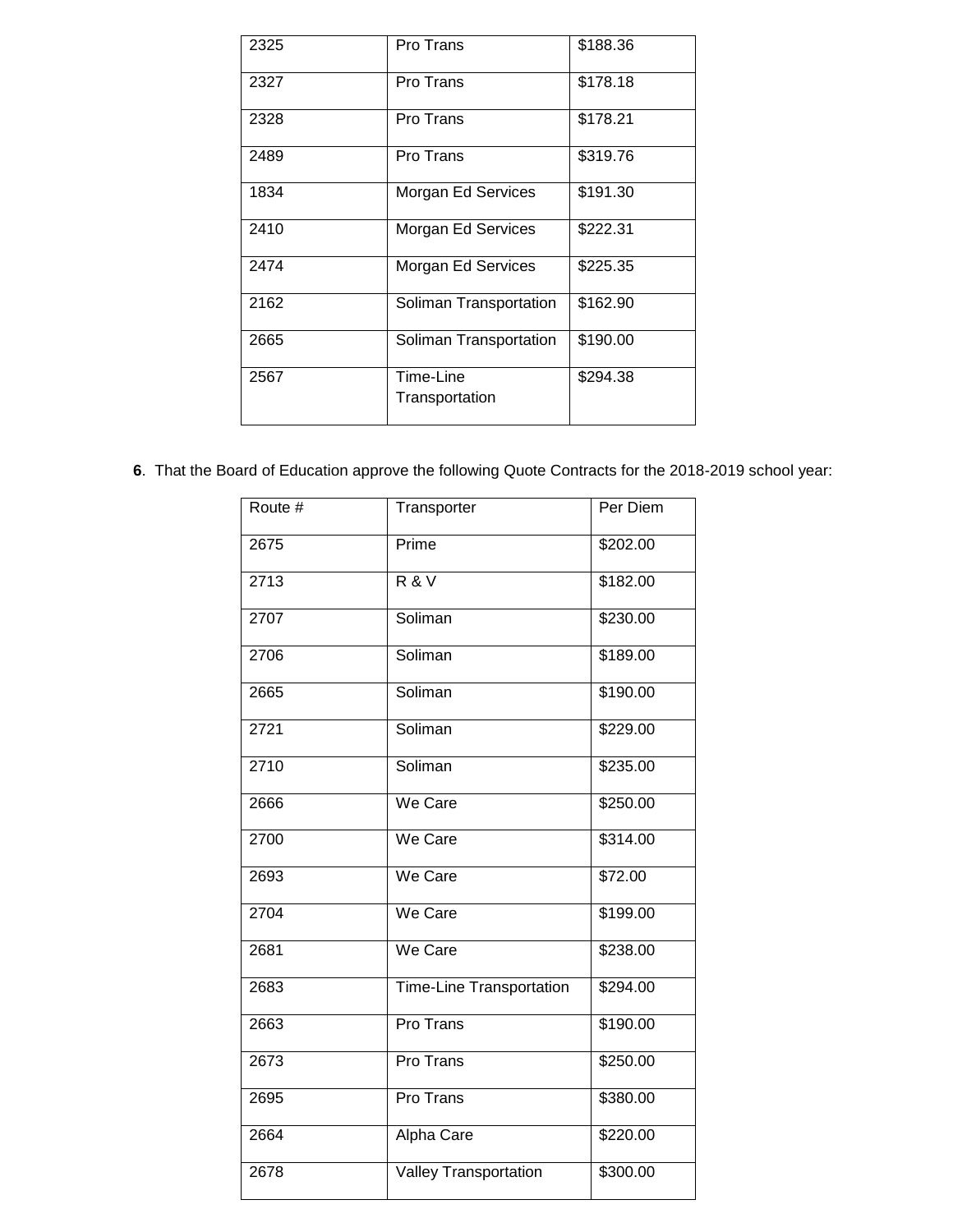. That the Board of Education approve the following Contract Addendums for the 2018-2019 school year:

| Route # | Transporter             | Per Diem  |
|---------|-------------------------|-----------|
| 2225    | We Care                 | \$196.40  |
| 2638    | Jacoup's Transportation | \$269.00  |
| 2695    | Pro Trans               | Cancelled |

. That the Board of Education approve the following Bid Contracts for the 2017-2018 school year:

| Route # | Transporter              | Per Diem |
|---------|--------------------------|----------|
| 2473    | <b>F&amp;S</b>           | \$300.00 |
| 2481    | <b>F&amp;S</b>           | \$168.00 |
| 2552    | Prime                    | \$138.00 |
| 2479    | Pro Trans                | \$265.00 |
| 2489    | Pro Trans                | \$315.00 |
| 2496    | <b>R&amp;V</b>           | \$172.00 |
| 2497    | We Care                  | \$99.00  |
| 2403    | We Care                  | \$251.00 |
| 2567    | Time-line Transportation | \$290.00 |
| 2477    | Sun Transport            | \$194.00 |
| 2483    | Sun Transport            | \$134.00 |
| 2485    | Sun Transport            | \$134.00 |
| 2484    | <b>Rise To Shine</b>     | \$100.47 |

. That the Board of Education approve the following Renewal Contracts for the 2017-2018 school year:

| Route # | Transporter    | Per Diem |
|---------|----------------|----------|
| 2369    | <b>F&amp;S</b> | \$179.54 |
| 2315    | Pro Trans      | \$195.59 |
| 2323    | Pro Trans      | \$185.56 |
| 2325    | Pro Trans      | \$187.56 |
| 2327    | Pro Trans      | \$175.53 |